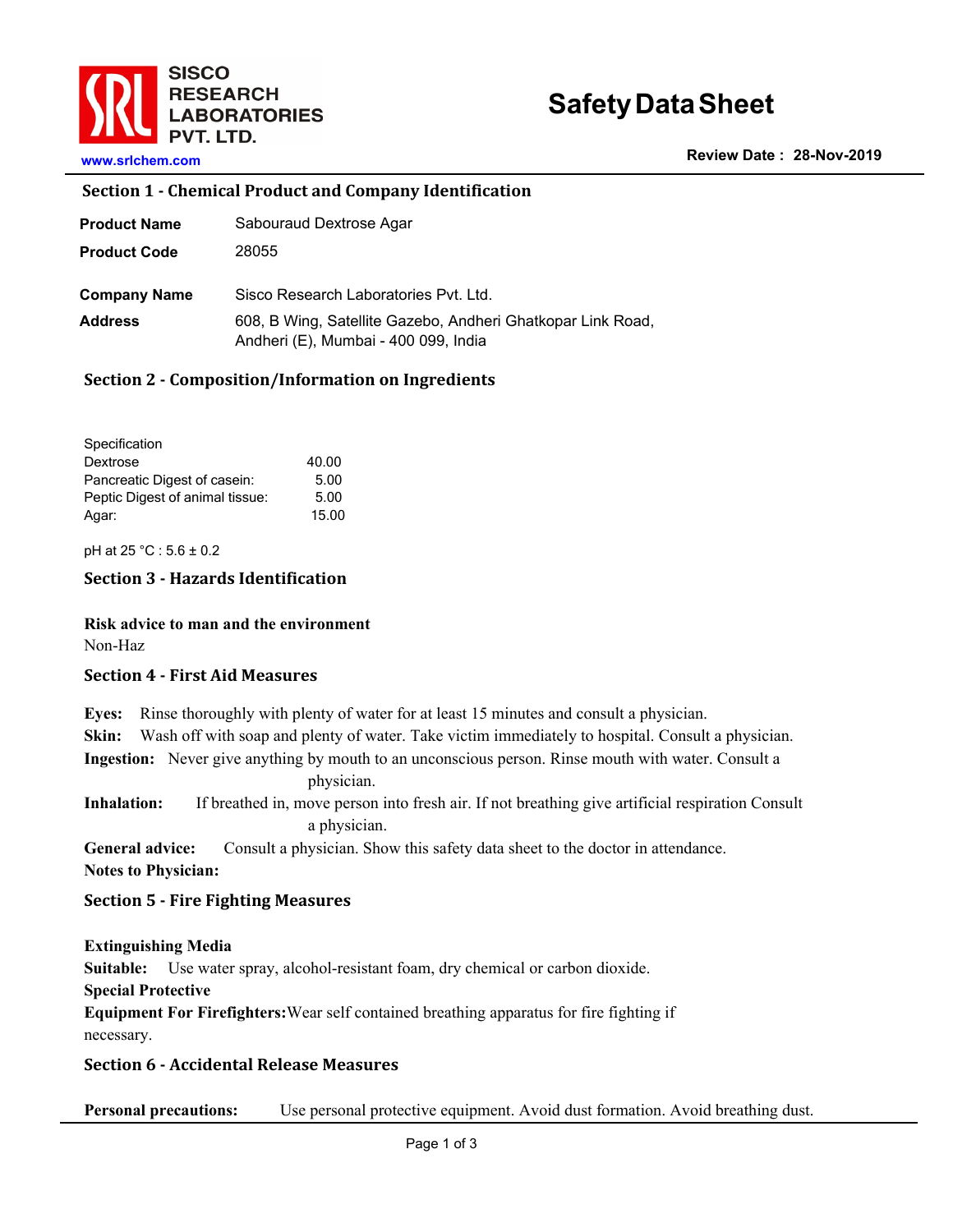

Ensure adequate ventilation. Evacuate personnel to safe areas.

**Environmental precautions:**Prevent further leakage or spillage if safe to do so. Do not

let product enter drains.

**Methods for cleaning up:** Pick up and arrange disposal without creating dust. Keep in suitable, closed containers for disposal.

# **Section 7 - Handling and Storage**

**Handling:** Avoid contact with skin and eyes. Avoid formation of dust and aerosols. Provide appropriate exhaust ventilation at places where dust is formed. Normal measures for preventive fire protection. **Storage:** 8-25 °C. Keep container tightly closed in a dry and well-ventilated place.

# **Section 8 - Exposure Control / Personal Protection**

#### **Personal Protective Equipment**

| <b>Respiratory Protection:</b> | Where risk assessment shows air-purifying respirators are appropriate use a<br>full-face particle respirator type N99 (US) or type P2 (EN 143) respirator<br>cartridges as a backup to engineering controls. If the respirator is the sole<br>means of protection, use a full-face supplied air respirator. Use respirators<br>and components tested and approved under appropriate government standards<br>such as NIOSH (US) or CEN (EU). |  |
|--------------------------------|---------------------------------------------------------------------------------------------------------------------------------------------------------------------------------------------------------------------------------------------------------------------------------------------------------------------------------------------------------------------------------------------------------------------------------------------|--|
| <b>Hand Protection:</b>        | The selected protective gloves have to satisfy the specifications of EU Directive<br>89/686/EEC and the standard EN 374 derived from it. Handle with gloves.                                                                                                                                                                                                                                                                                |  |
| <b>Eye Protection:</b>         | Safety glasses                                                                                                                                                                                                                                                                                                                                                                                                                              |  |
| Skin and body protection:      | Choose body protection according to the amount and concentration of the<br>dangerous substance at the work<br>place.                                                                                                                                                                                                                                                                                                                        |  |
| <b>Hygiene measures:</b>       | Avoid contact with skin, eyes and clothing. Wash hands before breaks and                                                                                                                                                                                                                                                                                                                                                                    |  |

immediately after handling the product.

# **Section 9 - Physical and Chemical Properties**

**Physical State:** Solid **Storage:** 8-25°C

# **Section 10 - Stability and Reactivity**

**Storage stability:** Stable under recommended storage conditions. **Materials to avoid: Hazardous decomposition Products formed under fire conditions**. -

# **Section 11 - Toxicological Information**

**Acute toxicity:** No data available